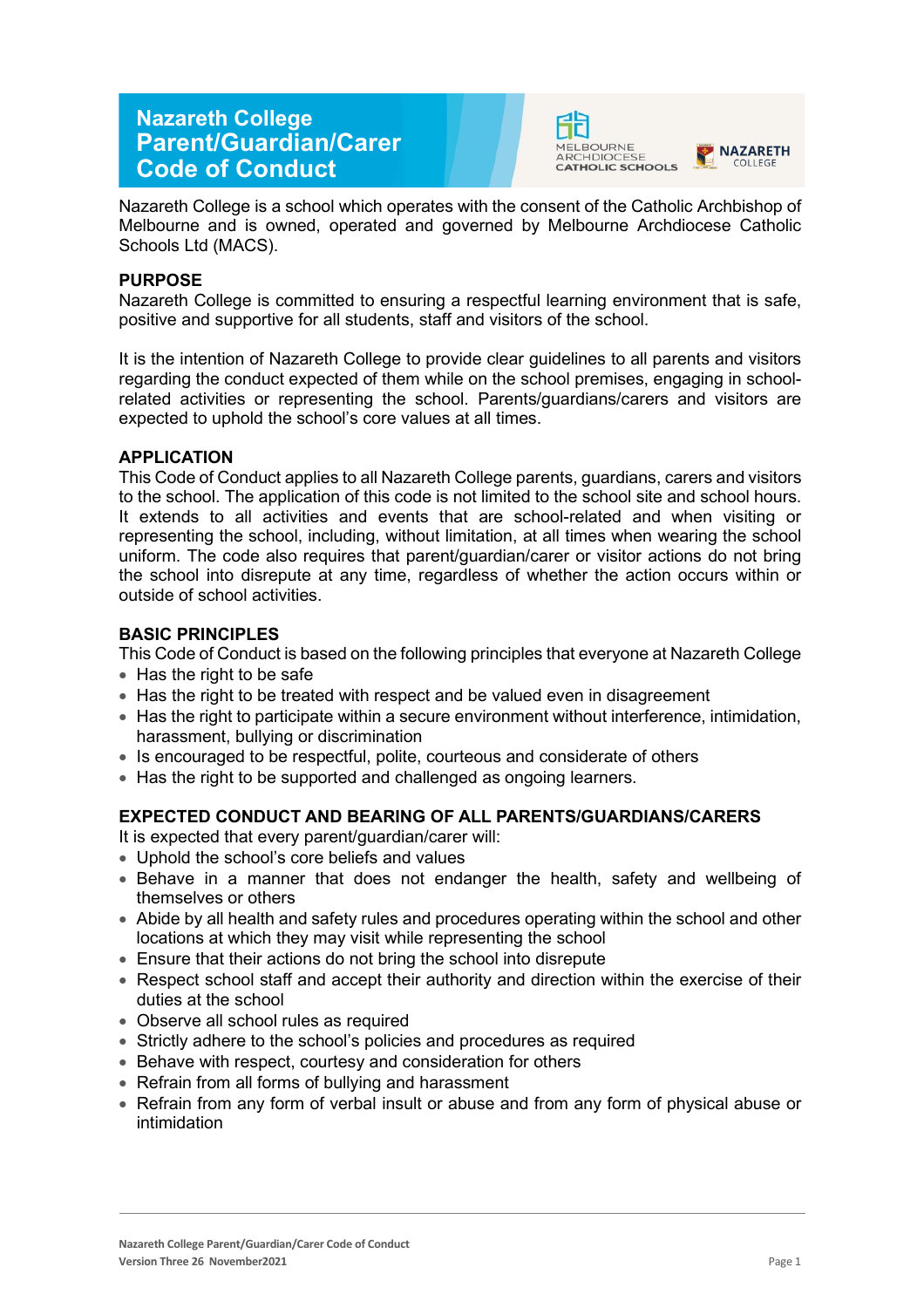- Refrain from activities, conduct or communication that would reasonably be seen to undermine the reputation of the school, employees or students of the school, including activities on social media
- Respect school property and the property of staff, contractors, volunteers and other students
- Not be intoxicated by alcohol or under the influence of illicit drugs or other substances harmful to health while visiting the school site, attending school functions or engaging in school-based activities
- Respect school staff and accept their authority and direction within the exercise of their duties at the school
- Use the school's complaints handling policy to seek resolution for any problems that arise and accept the school's procedures for handling matters of complaint.

# **UNACCEPTABLE CONDUCT**

Unacceptable conduct includes, but is not limited to:

- Touching, handling, pushing or otherwise physically or sexually engaging with students, children or others in a manner which is not appropriate and may endanger the health, safety and wellbeing of that person
- Any form of physical or verbal violence including fighting, assault or threats of violence
- Approaching a child that is not your own with a view to disciplining that child for their behaviour. Such matters are only to be dealt with by school staff
- Approaching other school parents to resolve issues arising between students at school. Such matters should be referred to school staff
- Any form of cyber bullying or cyber abuse that is directed towards the school, staff members, students or parents or any member connected to the school
- Any form of threatening language, gestures or conduct
- Language or conduct which is threatening or likely to offend, harass, bully or unfairly discriminate against any student, employee, contractor, volunteer or other
- Corresponding or communicating with school staff in a manner which is unreasonable (including for example, via email or app's) in terms of the frequency or volume of communications, or the nature or tone of such communications
- Theft, fraud or misuse of school resources
- The use of inappropriate or profane words or gestures and images
- Visiting school, attending social, sporting or other functions while intoxicated by alcohol or under the influence of illicit drugs or other substances harmful to health
- Smoking on the school premises or within the immediate environs of the school
- Claiming to represent the school in any matter without explicit permission from the school principal to do so.

# **BREACH OF THE CODE OF CONDUCT**

Parents/guardians/carers who breach this code of conduct will be contacted by the school principal. Appropriate action, which may include being banned from coming onto school grounds, attending school functions or school-based activities or, setting mandatory parameters around methods and timing of communication, is at the discretion of the school principal.

Parents/guardians/carers who continually breach this Code of Conduct or who engage in a significant and/or serious breach, will be referred to the principal, who has full discretion to take or to seek the taking of action which may include termination of this enrolment agreement.

Termination of this enrolment agreement may occur in circumstances where any parent/guardian/carer repeatedly breaches the Code of Conduct (after the parent/guardian/carer, or the family collectively, has been warned that any further breach may result in a termination of enrolment), or should any parent/guardian/carer engage in